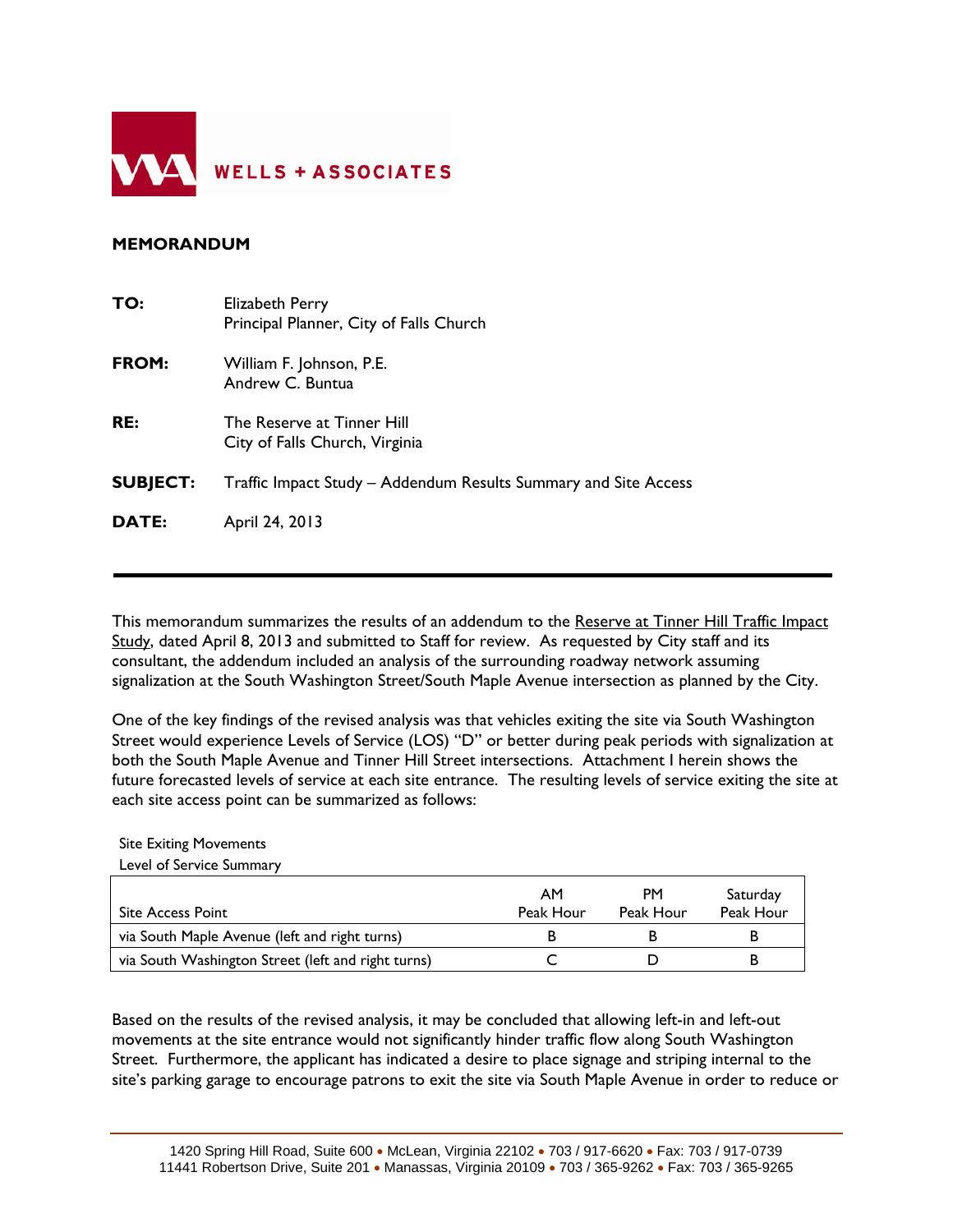limit the number of vehicles exiting the site via South Washington Street. With those measures in place, traffic exiting the site along South Washington Street would be further reduced.

We trust that the information provided herein is helpful in addressing staff's review of the proposed development application. If you need any additional information, please feel free to contact me at wfjohnson@mjwells.com or 703.365.9262.

Attachments: a/s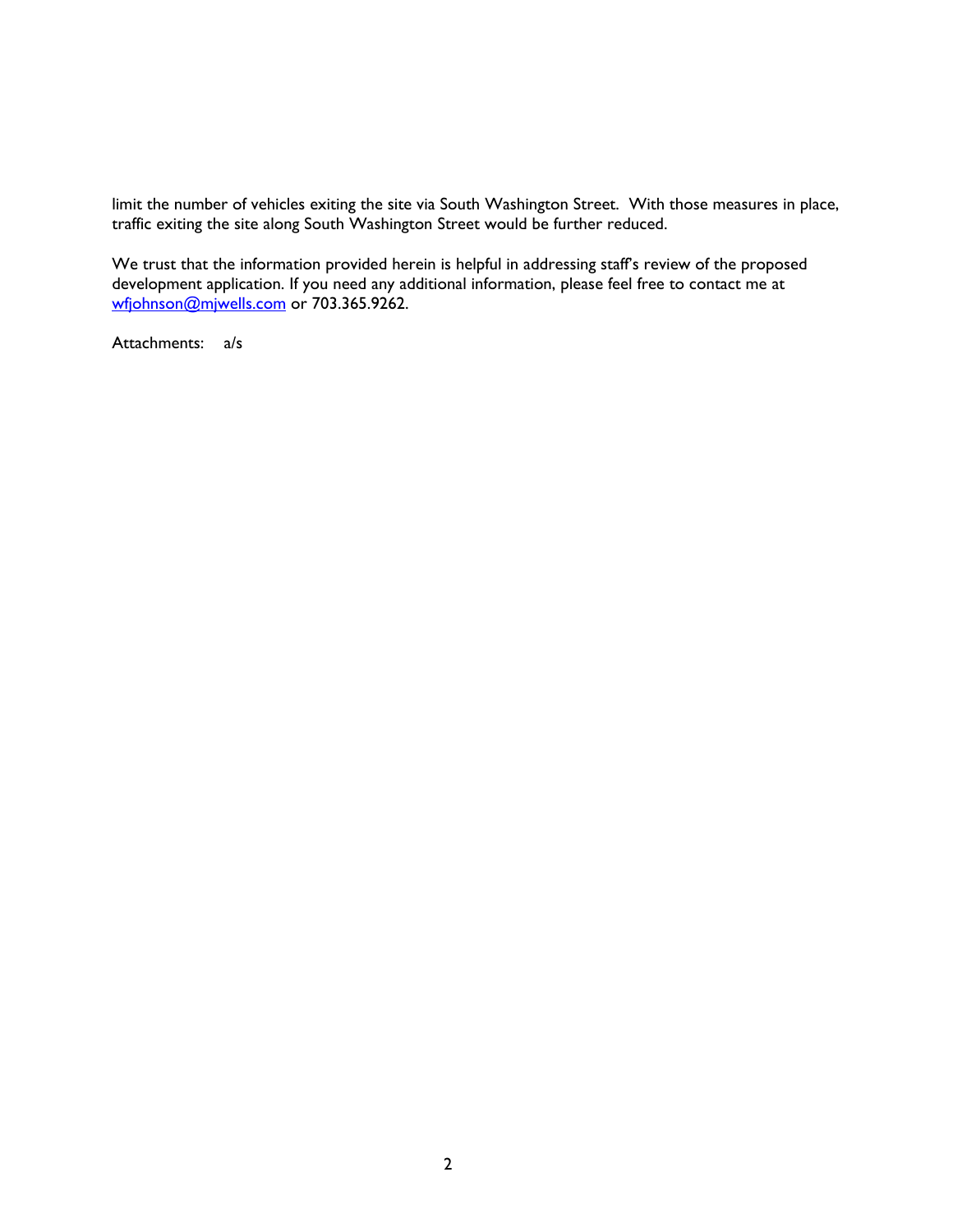Attachment I

Site Entrance Levels of Service